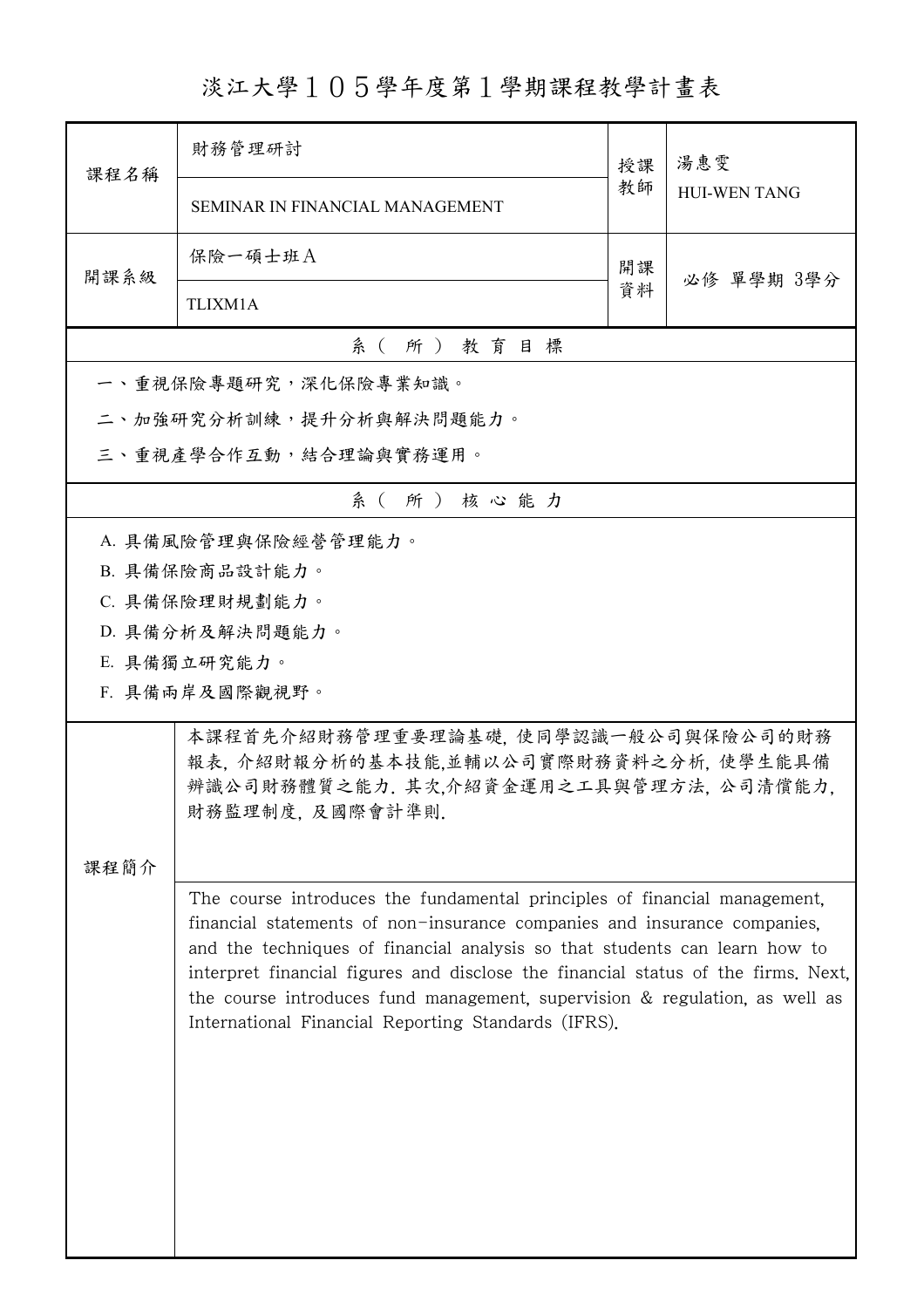本課程教學目標與目標層級、系(所)核心能力相關性

一、目標層級(選填): (一)「認知」(Cognitive 簡稱C)領域:C1 記憶、C2 瞭解、C3 應用、C4 分析、 C5 評鑑、C6 創造 (二)「技能」(Psychomotor 簡稱P)領域:P1 模仿、P2 機械反應、P3 獨立操作、 P4 聯結操作、P5 自動化、P6 創作 (三)「情意」(Affective 簡稱A)領域:A1 接受、A2 反應、A3 重視、A4 組織、 A5 內化、A6 實踐

二、教學目標與「目標層級」、「系(所)核心能力」之相關性:

 (一)請先將課程教學目標分別對應前述之「認知」、「技能」與「情意」的各目標層級, 惟單項教學目標僅能對應C、P、A其中一項。

 (二)若對應「目標層級」有1~6之多項時,僅填列最高層級即可(例如:認知「目標層級」 對應為C3、C5、C6項時,只需填列C6即可,技能與情意目標層級亦同)。

 (三)再依據所訂各項教學目標分別對應其「系(所)核心能力」。單項教學目標若對應 「系(所)核心能力」有多項時,則可填列多項「系(所)核心能力」。

(例如:「系(所)核心能力」可對應A、AD、BEF時,則均填列。)

| 序              | 教學目標(中文)                                                       |                                                                                                                                                                                                                                    | 相關性            |               |
|----------------|----------------------------------------------------------------|------------------------------------------------------------------------------------------------------------------------------------------------------------------------------------------------------------------------------------|----------------|---------------|
| 號              |                                                                | 教學目標(英文)                                                                                                                                                                                                                           | 目標層級           | 系(所)核心能力      |
|                | 1 建立學生對財務管理的基本概念                                               | To build up a basic concept<br>of financial management                                                                                                                                                                             | C <sub>2</sub> | $\mathsf{A}$  |
| $\mathcal{D}$  | 熟悉一般公司與保險公司財務報表<br>分析的方法,並能實際運用以辨識公<br>司的財務體質                  | To be acquaint with the<br>techniques and application of<br>financial analysis regarding<br>non-insurance companies and<br>insurance companies.                                                                                    | C4             | $\mathsf{A}$  |
| $\mathcal{E}$  | 了解各種資金運用的工具與投資管<br>理                                           | To understand the tools of<br>financial market and<br>investment management                                                                                                                                                        | C <sub>2</sub> | $\mathsf{A}$  |
| $\overline{4}$ | 介紹國際財務會計準則, 比較一般<br>公認會計原則及國際財務會計準則<br>的差異, 以及其對保險業財務報表<br>的影響 | Introducing the basic<br>concepts of International<br>Financial Reporting Standards.<br>comparing the difference<br>between GAAPs and IFRSs.<br>and introducing those may<br>affect financial reporting of<br>insurance companies. | C <sub>2</sub> | $\mathcal{C}$ |
| 教學目標之教學方法與評量方法 |                                                                |                                                                                                                                                                                                                                    |                |               |
|                |                                                                |                                                                                                                                                                                                                                    |                |               |

| 序<br>號         | 教學目標                                                           | 教學方法  | 評量方法      |
|----------------|----------------------------------------------------------------|-------|-----------|
|                | 建立學生對財務管理的基本概念                                                 | 講述、討論 | 紙筆測驗、上課表現 |
| $\overline{2}$ | 熟悉一般公司與保險公司財務報表 <br>分析的方法,並能實際運用以辨識公<br>司的財務體質                 | 講述、討論 | 紙筆測驗、上課表現 |
| $\mathcal{E}$  | 了解各種資金運用的工具與投資管<br>理                                           | 講述、討論 | 紙筆測驗、上課表現 |
| $\overline{4}$ | 介紹國際財務會計準則, 比較一般<br>公認會計原則及國際財務會計準則<br>的差異, 以及其對保險業財務報表<br>的影響 | 講述、討論 | 紙筆測驗、上課表現 |
|                |                                                                |       |           |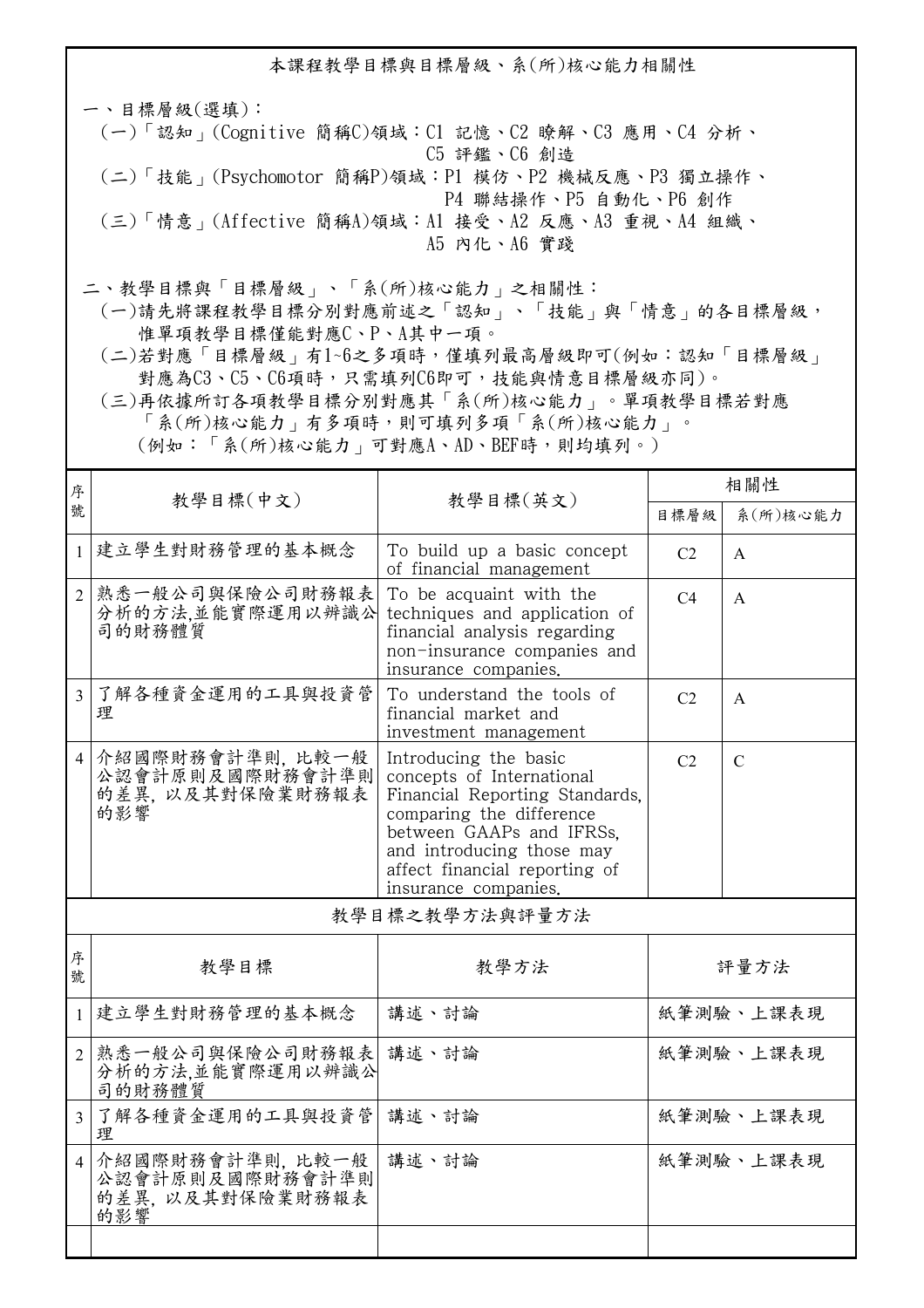| 本課程之設計與教學已融入本校校級基本素養        |                                            |               |                                              |    |  |
|-----------------------------|--------------------------------------------|---------------|----------------------------------------------|----|--|
| 淡江大學校級基本素養                  |                                            |               | 內涵說明                                         |    |  |
| 全球視野                        |                                            |               | 培養認識國際社會變遷的能力,以更寬廣的視野了解全球化<br>的發展。           |    |  |
| 資訊運用<br>$\langle \ \rangle$ |                                            |               | 熟悉資訊科技的發展與使用,並能收集、分析和妥適運用資<br>訊。             |    |  |
| $\langle \ \rangle$         | 洞悉未來                                       |               | 瞭解自我發展、社會脈動和科技發展,以期具備建構未來願<br>景的能力。          |    |  |
| 品德倫理                        |                                            |               | 了解為人處事之道,實踐同理心和關懷萬物,反省道德原則<br>的建構並解決道德爭議的難題。 |    |  |
| 獨立思考                        |                                            |               | 鼓勵主動觀察和發掘問題,並培養邏輯推理與批判的思考能<br>力。             |    |  |
| 樂活健康<br>$\langle \rangle$   |                                            |               | 注重身心靈和環境的和諧,建立正向健康的生活型態。                     |    |  |
| 團隊合作<br>$\langle \ \rangle$ |                                            |               | 體察人我差異和增進溝通方法,培養資源整合與互相合作共<br>同學習解決問題的能力。    |    |  |
| $\langle \rangle$           | 美學涵養                                       |               | 培養對美的事物之易感性,提升美學鑑賞、表達及創作能<br>力。              |    |  |
|                             |                                            |               | 授課進度表                                        |    |  |
| 週<br>欤                      | 日期起訖                                       |               | 内 容 (Subject/Topics)                         | 備註 |  |
|                             | $105/09/12$ ~<br>105/09/18                 | 課程簡介與導論       |                                              |    |  |
| 2                           | $105/09/19$ ~<br>105/09/25                 | 財務管理概論(一)     |                                              |    |  |
| 3                           | $105/09/26$ ~<br>105/10/02                 | 財務管理概論(二)     |                                              |    |  |
| 4                           | $105/10/03$ ~<br>105/10/09                 | 財務報表簡介        |                                              |    |  |
| 5                           | $105/10/10$ ~<br>財務報表分析與判讀(一)<br>105/10/16 |               |                                              |    |  |
| 6                           | $105/10/17$ ~<br>財務報表分析與判讀(二)<br>105/10/23 |               |                                              |    |  |
| 7                           | $105/10/24$ ~<br>105/10/30                 | 財務分析案例        |                                              |    |  |
| 8                           | $105/10/31$ ~<br>105/11/06                 | 校外參訪          |                                              |    |  |
| 9                           | $105/11/07$ ~<br>105/11/13                 | 論文研讀報告與討論 (一) |                                              |    |  |
| 10                          | $105/11/14$ ~<br>105/11/20                 | 論文研讀報告與討論 (二) |                                              |    |  |
| 11                          | $105/11/21$ ~<br>105/11/27                 | 國際財務報導準則      |                                              |    |  |
| 12                          | $105/11/28$ ~<br>105/12/04                 | 資金運用          |                                              |    |  |
|                             |                                            |               |                                              |    |  |